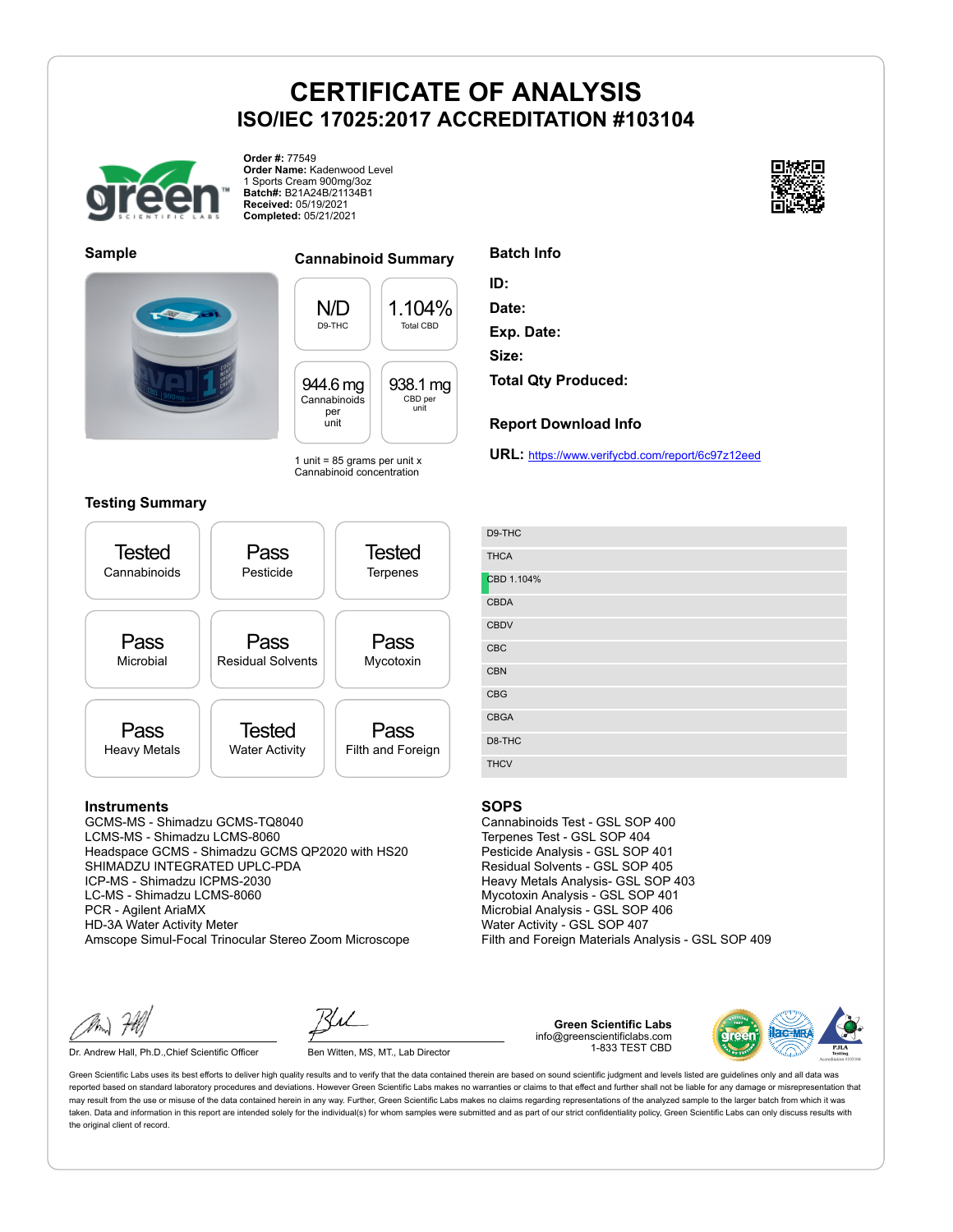

**Order #:** 77549 **Order Name:** Kadenwood Level 1 Sports Cream 900mg/3oz **Batch#:** B21A24B/21134B1 **Received:** 05/19/2021 **Completed:** 05/21/2021



## **Sample**

## **Cannabinoids Test**

SHIMADZU INTEGRATED UPLC-PDA

N/D D9-THC 1.104% Total CBD 944.6 mg Cannabinoids per unit 938.1 mg CBD per unit

| GSL SOP 400        |               |               | UPLOADED: 05/20/2021 08:59:50 |         |  |
|--------------------|---------------|---------------|-------------------------------|---------|--|
| Cannabinoids       | LOQ           | weight $(\%)$ | mg/g                          | mg/unit |  |
| D9-THC             | 10 PPM        | N/D           | N/D                           | N/D     |  |
| <b>THCA</b>        | <b>10 PPM</b> | N/D           | N/D                           | N/D     |  |
| <b>CBD</b>         | 10 PPM        | 1.104%        | 11.037                        | 938.145 |  |
| <b>CBDA</b>        | 20 PPM        | N/D           | N/D                           | N/D     |  |
| <b>CBDV</b>        | 20 PPM        | N/D           | N/D                           | N/D     |  |
| <b>CBC</b>         | 10 PPM        | N/D           | N/D                           | N/D     |  |
| <b>CBN</b>         | 10 PPM        | N/D           | N/D                           | N/D     |  |
| <b>CBG</b>         | <b>10 PPM</b> | N/D           | N/D                           | N/D     |  |
| <b>CBGA</b>        | <b>20 PPM</b> | N/D           | N/D                           | N/D     |  |
| D8-THC             | <b>10 PPM</b> | N/D           | N/D                           | N/D     |  |
| <b>THCV</b>        | 10 PPM        | N/D           | N/D                           | N/D     |  |
| TOTAL D9-THC       |               | N/D           | N/D                           | N/D     |  |
| <b>TOTAL CBD*</b>  |               | 1.104%        | 11.037                        | 938.1   |  |
| TOTAL CANNABINOIDS |               | 1.112%        | 11.113                        | 944.6   |  |

1 unit = 85 grams per unit x Cannabinoid concentration



Reporting Limit 10 ppm  $*Total CBD = CBD + CBDA \times 0.877$ 

N/D - Not Detected, B/LOQ - Below Limit of Quantification

Dr. Andrew Hall, Ph.D., Chief Scientific Officer Ben Witten, MS, MT., Lab Director

**Green Scientific Labs** info@greenscientificlabs.com 1-833 TEST CBD

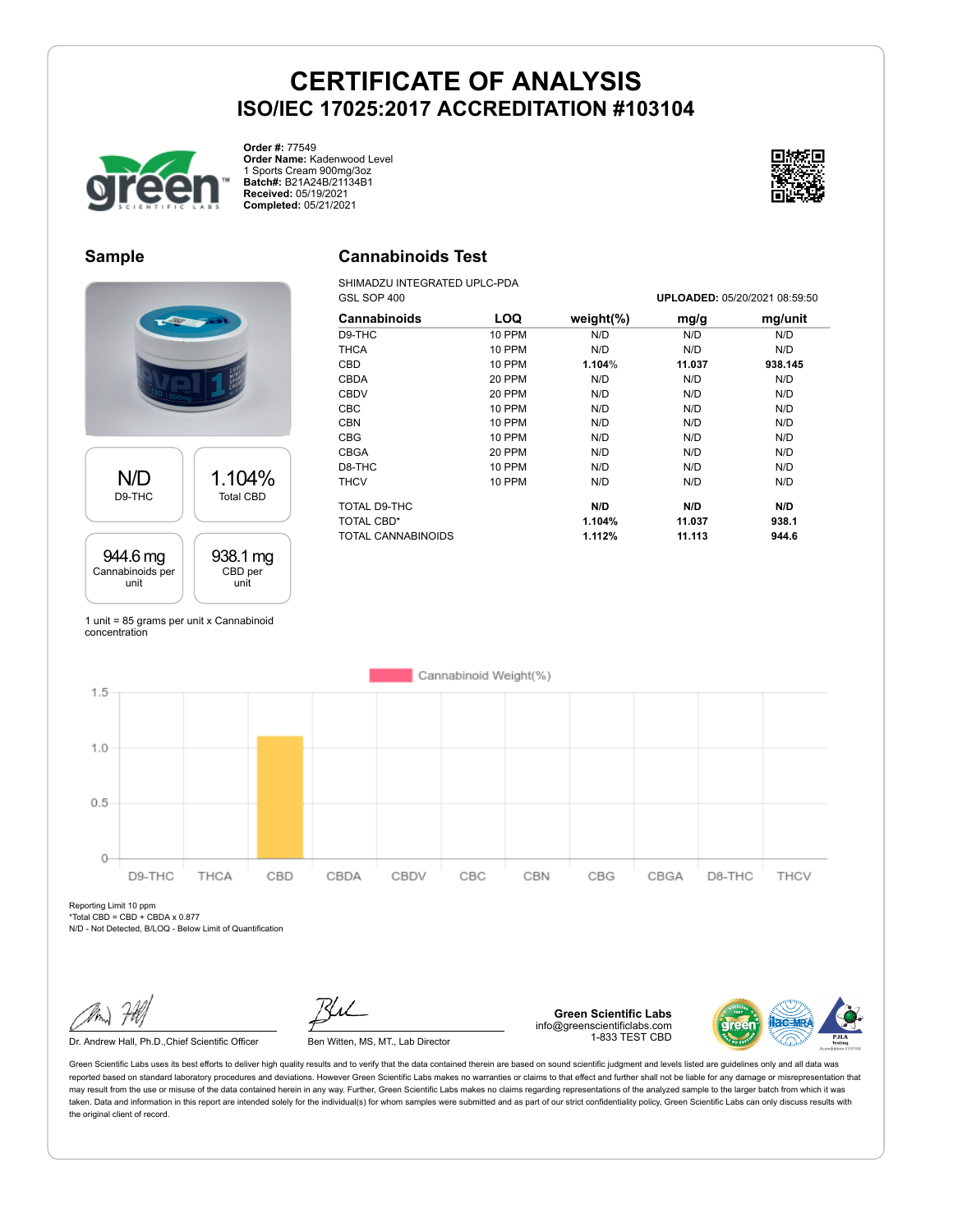GSL SOP 404

**Prepared:** 05/19/2021 17:45:44 **Uploaded:** 05/20/2021 08:20:01



**Order #:** 77549 **Order Name:** Kadenwood Level 1 Sports Cream 900mg/3oz **Batch#:** B21A24B/21134B1 **Received:** 05/19/2021 **Completed:** 05/21/2021



## **TERPENES: TOTAL (0.065%)**

Headspace GCMS - Shimadzu GCMS QP2020 with HS20

| Terpene                    | Results (%)  | $LOG (%)$ LOD $(\%)$ |        |
|----------------------------|--------------|----------------------|--------|
| 3-CARENE                   | <b>B/LOQ</b> | 0.003%               | 0.001% |
| ALPHA-BISABOLOL            | B/LOQ        | 0.003%               | 0.001% |
| ALPHA-PINENE               | B/LOQ        | 0.003%               | 0.001% |
| ALPHA-TERPINENE            | B/LOQ        | 0.003%               | 0.001% |
| <b>BETA-MYRCENE</b>        | B/LOQ        | 0.003%               | 0.001% |
| <b>BETA-PINENE</b>         | B/LOQ        | 0.003%               | 0.001% |
| <b>CAMPHENE</b>            | 0.004%       | 0.003%               | 0.001% |
| CARYOPHYLLENE              | 0.008%       | 0.003%               | 0.001% |
| <b>CARYOPHYLLENE OXIDE</b> | B/LOQ        | 0.003%               | 0.001% |
| CIS-BETA-OCIMENE           | B/LOQ        | 0.003%               | 0.001% |
| CIS-NEROLIDOL              | B/LOQ        | 0.003%               | 0.001% |
| <b>EUCALYPTOL</b>          | B/LOQ        | 0.003%               | 0.001% |
| <b>GAMMA-TERPINENE</b>     | B/LOQ        | 0.003%               | 0.001% |
| GERANIOL                   | 0.023%       | 0.003%               | 0.001% |
| <b>GUAIOL</b>              | B/LOQ        | 0.003%               | 0.001% |
| <b>HUMULENE</b>            | B/LOQ        | 0.003%               | 0.001% |
| <b>ISOPULEGOL</b>          | 0.019%       | 0.003%               | 0.001% |
| <b>LIMONENE</b>            | B/LOQ        | 0.003%               | 0.001% |
| <b>LINALOOL</b>            | 0.011%       | 0.003%               | 0.001% |

| <b>Terpene</b>     | Results (%) LOQ (%) LOD (%) |        |        |
|--------------------|-----------------------------|--------|--------|
| P-CYMENE           | B/LOQ                       | 0.003% | 0.001% |
| <b>TERPINOLENE</b> | B/LOQ                       | 0.003% | 0.001% |
| TRANS-BETA-OCIMENE | B/LOQ                       | 0.003% | 0.001% |
| TRANS-NEROLIDOL    | B/LOQ                       | 0.003% | 0.001% |

## **Top Terpenes Results:**



Dr. Andrew Hall, Ph.D., Chief Scientific Officer Ben Witten, MS, MT., Lab Director

**Green Scientific Labs** info@greenscientificlabs.com 1-833 TEST CBD

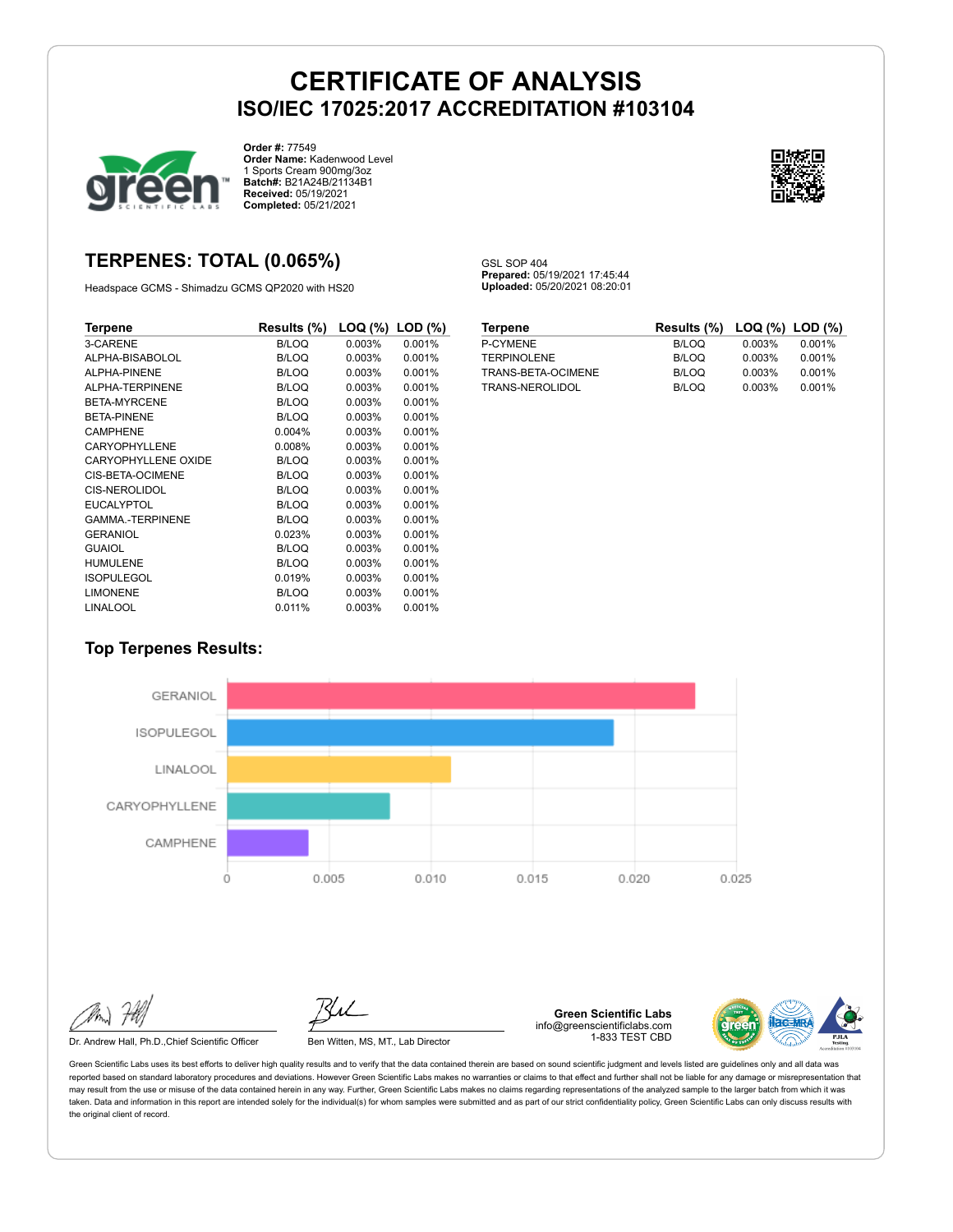

**Order #:** 77549 **Order Name:** Kadenwood Level 1 Sports Cream 900mg/3oz **Batch#:** B21A24B/21134B1 **Received:** 05/19/2021 **Completed:** 05/21/2021



# **PESTICIDE ANALYSIS:**

GSL SOP 401 **PREPARED:** 05/19/2021 17:34:04 **UPLOADED:** 05/20/2021 11:10:18

GCMS-MS - Shimadzu GCMS-TQ8040

| Pesticide           | <b>Action Level</b><br>(ppm) | Results<br>(ppm) | LOQ<br>(ppm) | LOD<br>(ppm) |
|---------------------|------------------------------|------------------|--------------|--------------|
| CAPTAN              | 0.700                        | N/D              | 0.003        | 0.001        |
| CHLORDANE           | 0.100                        | N/D              | 0.003        | 0.001        |
| <b>CHLORFENAPYR</b> | 0.100                        | N/D              | 0.003        | 0.001        |
| <b>COUMAPHOS</b>    | 0.100                        | N/D              | 0.003        | 0.001        |

| Pesticide               | <b>Action Level Results LOQ LOD</b> |                         |       |       |
|-------------------------|-------------------------------------|-------------------------|-------|-------|
|                         | (ppm)                               | $(ppm)$ $(ppm)$ $(ppm)$ |       |       |
| CYFLUTHRIN              | 2.000                               | N/D                     | 0.003 | 0.001 |
| <b>CYPERMETHRIN</b>     | 1.000                               | N/D                     | 0.003 | 0.001 |
| PARATHION-METHYL        | 0.100                               | N/D                     | 0.003 | 0.001 |
| PENTACHLORONITROBENZENE | 0.100                               | N/D                     | 0.003 | 0.001 |
|                         |                                     |                         |       |       |

LCMS-MS - Shimadzu LCMS-8060

| <b>Pesticide</b>           | <b>Action Level</b> | <b>Results</b> | LOQ   | LOD   |
|----------------------------|---------------------|----------------|-------|-------|
|                            | (ppm)               | (ppm)          | (ppm) | (ppm) |
| <b>ABAMECTIN B1A</b>       | 0.100               | N/D            | 0.005 | 0.001 |
| <b>ACEPHATE</b>            | 0.100               | N/D            | 0.001 | 0.001 |
| <b>ACEQUINOCYL</b>         | 0.100               | N/D            | 0.001 | 0.001 |
| <b>ACETAMIPRID</b>         | 0.100               | N/D            | 0.005 | 0.001 |
| <b>ALDICARB</b>            | 0.100               | N/D            | 0.005 | 0.001 |
| <b>AZOXYSTROBIN</b>        | 0.100               | N/D            | 0.001 | 0.001 |
| <b>BIFENAZATE</b>          | 0.100               | N/D            | 0.005 | 0.001 |
| <b>BIFENTHRIN</b>          | 3.000               | N/D            | 0.005 | 0.001 |
| <b>BOSCALID</b>            | 0.100               | N/D            | 0.005 | 0.001 |
| CARBARYL                   | 0.500               | N/D            | 0.003 | 0.001 |
| CARBOFURAN                 | 0.100               | N/D            | 0.001 | 0.001 |
| <b>CHLORANTRANILIPROLE</b> | 10.000              | N/D            | 0.005 | 0.005 |
| <b>CHLORPYRIFOS</b>        | 0.100               | N/D            | 0.001 | 0.001 |
| <b>CLOFENTEZINE</b>        | 0.100               | N/D            | 0.001 | 0.001 |
| <b>DAMINOZIDE</b>          | 0.100               | N/D            | 0.005 | 0.001 |
| <b>DIAZINON</b>            | 0.100               | N/D            | 0.001 | 0.001 |
| <b>DICHLORVOS</b>          | 0.100               | N/D            | 0.005 | 0.001 |
| <b>DIMETHOATE</b>          | 0.100               | N/D            | 0.001 | 0.001 |
| <b>DIMETHOMORPH</b>        | 2.000               | N/D            | 0.005 | 0.001 |
| <b>ETHOPROPHOS</b>         | 0.100               | N/D            | 0.001 | 0.001 |
| <b>ETOFENPROX</b>          | 0.100               | N/D            | 0.001 | 0.001 |
| <b>ETOXAZOLE</b>           | 0.100               | N/D            | 0.010 | 0.005 |
| <b>FENHEXAMID</b>          | 0.100               | N/D            | 0.005 | 0.001 |
| <b>FENOXYCARB</b>          | 0.100               | N/D            | 0.005 | 0.001 |
| <b>FENPYROXIMATE</b>       | 0.100               | N/D            | 0.001 | 0.001 |
| <b>FIPRONIL</b>            | 0.100               | N/D            | 0.003 | 0.001 |
| <b>FLONICAMID</b>          | 0.100               | N/D            | 0.025 | 0.010 |
| <b>FLUDIOXONIL</b>         | 0.100               | N/D            | 0.003 | 0.001 |
| <b>HEXYTHIAZOX</b>         | 0.100               | N/D            | 0.005 | 0.001 |
| <b>IMAZALIL</b>            | 0.100               | N/D            | 0.005 | 0.001 |

| <b>Pesticide</b>       | <b>Action Level</b> | <b>Results</b> | LOQ   | LOD   |
|------------------------|---------------------|----------------|-------|-------|
|                        | (ppm)               | (ppm)          | (ppm) | (ppm) |
| <b>IMIDACLOPRID</b>    | 5.000               | N/D            | 0.005 | 0.001 |
| KRESOXIM-METHYL        | 0.100               | N/D            | 0.010 | 0.005 |
| <b>MALATHION</b>       | 0.500               | N/D            | 0.005 | 0.001 |
| <b>METALAXYL</b>       | 2.000               | N/D            | 0.001 | 0.001 |
| <b>METHIOCARB</b>      | 0.100               | N/D            | 0.005 | 0.001 |
| <b>METHOMYL</b>        | 1.000               | N/D            | 0.001 | 0.001 |
| <b>MEVINPHOS</b>       | 0.100               | N/D            | 0.001 | 0.001 |
| <b>MYCLOBUTANIL</b>    | 0.100               | N/D            | 0.005 | 0.001 |
| <b>NALED</b>           | 0.100               | N/D            | 0.005 | 0.001 |
| OXAMYL                 | 0.500               | N/D            | 0.001 | 0.001 |
| <b>PACLOBUTRAZOL</b>   | 0.100               | N/D            | 0.005 | 0.001 |
| <b>PERMETHRINS</b>     | 0.500               | N/D            | 0.005 | 0.001 |
| PHOSMET                | 0.100               | N/D            | 0.005 | 0.001 |
| <b>PIPERONYL</b>       | 3.000               | N/D            | 0.001 |       |
| <b>BUTOXIDE</b>        |                     |                |       | 0.001 |
| <b>PRALLETHRIN</b>     | 0.100               | N/D            | 0.005 | 0.005 |
| <b>PROPICONAZOLE</b>   | 0.100               | N/D            | 0.010 | 0.005 |
| <b>PROPOXUR</b>        | 0.100               | N/D            | 0.001 | 0.001 |
| <b>PYRETHRINS</b>      | 0.500               | N/D            | 0.005 | 0.005 |
| (PYRETHRIN I)          |                     |                |       |       |
| <b>PYRIDABEN</b>       | 0.100               | N/D            | 0.005 | 0.001 |
| <b>SPINETORAM</b>      | 0.100               | N/D            | 0.001 | 0.001 |
| <b>SPINOSAD</b>        | 0.100               | N/D            | 0.001 | 0.001 |
| <b>SPIROMESIFEN</b>    | 0.100               | N/D            | 0.005 | 0.001 |
| <b>SPIROTETRAMAT</b>   | 0.100               | N/D            | 0.001 | 0.001 |
| SPIROXAMINE            | 0.100               | N/D            | 0.001 | 0.001 |
| <b>TEBUCONAZOLE</b>    | 0.100               | N/D            | 0.005 | 0.001 |
| <b>THIACLOPRID</b>     | 0.100               | N/D            | 0.001 | 0.001 |
| <b>THIAMETHOXAM</b>    | 5.000               | N/D            | 0.001 | 0.001 |
| <b>TRIFLOXYSTROBIN</b> | 0.100               | N/D            | 0.001 | 0.001 |

N/D = Not Detected, A/LOQ = Above LOQ Level, B/LOQ = Below LOQ Level, B/LOD = Below LOD Level

Dr. Andrew Hall, Ph.D., Chief Scientific Officer Ben Witten, MS, MT., Lab Director

**Green Scientific Labs** info@greenscientificlabs.com 1-833 TEST CBD

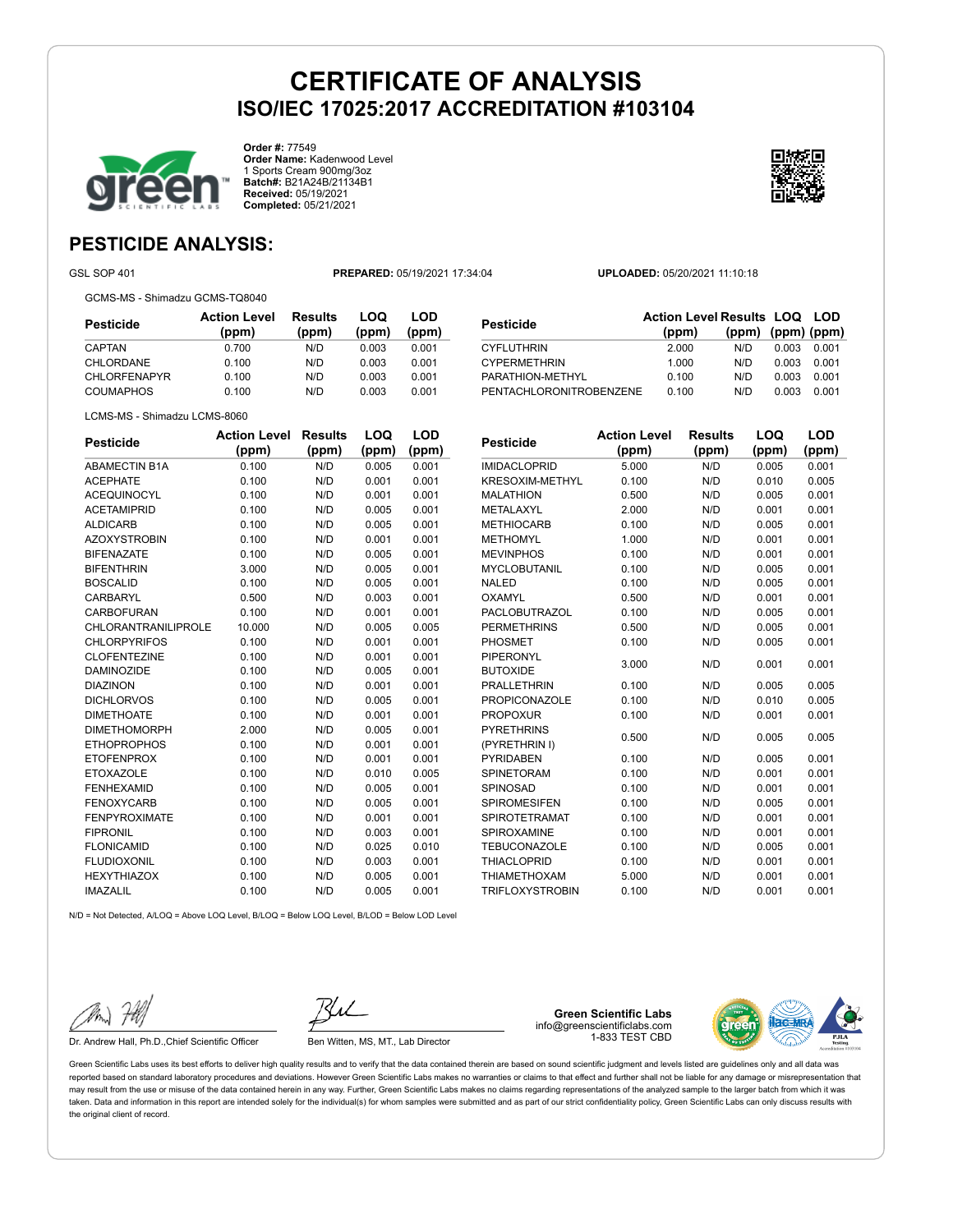

**Order #:** 77549 **Order Name:** Kadenwood Level 1 Sports Cream 900mg/3oz **Batch#:** B21A24B/21134B1 **Received:** 05/19/2021 **Completed:** 05/21/2021



## **RESIDUAL SOLVENTS:**

Headspace GCMS - Shimadzu GCMS QP2020 with HS20

GSL SOP 405 **Prepared:** 05/19/2021 18:24:42 **Uploaded:** 05/20/2021 10:48:10

| <b>Residual Solvent</b>   | <b>Action Level (ppm)</b> | Results (ppm) | $LOQ$ (ppm) | LOD (ppm) |
|---------------------------|---------------------------|---------------|-------------|-----------|
| 1,1-DICHLOROETHENE        | 8                         | N/D           | 0.63        | 0.63      |
| 1,2- DICHLOROETHANE       | 2                         | N/D           | 0.12        | 0.02      |
| <b>ACETONE</b>            | 5,000                     | N/D           | 140         | 20        |
| <b>ACETONITRILE</b>       | 410                       | N/D           | 25          | 1         |
| <b>BENZENE</b>            |                           | N/D           |             | 0.5       |
| <b>BUTANE</b>             | 5,000                     | N/D           | 50          | 10        |
| <b>CHLOROFORM</b>         |                           | N/D           |             | 0.5       |
| CIS 1,2-DICHLOROETHENE    | 5                         | N/D           | 0.73        | 0.18      |
| <b>ETHANOL</b>            | 5,000                     | N/D           | 140         | 20        |
| ETHYL ACETATE             | 5,000                     | N/D           | 140         | 20        |
| <b>ETHYL ETHER</b>        | 5,000                     | N/D           | 140         | 20        |
| <b>ETHYLENE OXIDE</b>     |                           | N/D           | $\Omega$    | 0         |
| <b>ISOPROPYL ALCOHOL</b>  | 5,000                     | N/D           | 140         | 20        |
| <b>METHANOL</b>           | 3,000                     | N/D           | 100         | 20        |
| <b>METHYLENE CHLORIDE</b> | 125                       | N/D           | 0.15        | 0.15      |
| N-HEPTANE                 | 5,000                     | N/D           | 140         | 20        |
| N-HEXANE                  | 290                       | N/D           | 18          | 10        |
| <b>PENTANE</b>            | 5,000                     | N/D           | 140         | 20        |
| <b>PROPANE</b>            | 5,000                     | N/D           | 20          |           |
| <b>TOLUENE</b>            | 890                       | N/D           | 53          |           |
| TRANS 1,2-DICHLOROETHENE  | 5                         | N/D           | 0.73        | 0.18      |
| <b>TRICHLOROETHENE</b>    |                           | N/D           |             | 0.5       |
| <b>XYLENES</b>            | 150                       | N/D           | 130         | 20        |

Dr. Andrew Hall, Ph.D., Chief Scientific Officer Ben Witten, MS, MT., Lab Director

**Green Scientific Labs** info@greenscientificlabs.com 1-833 TEST CBD

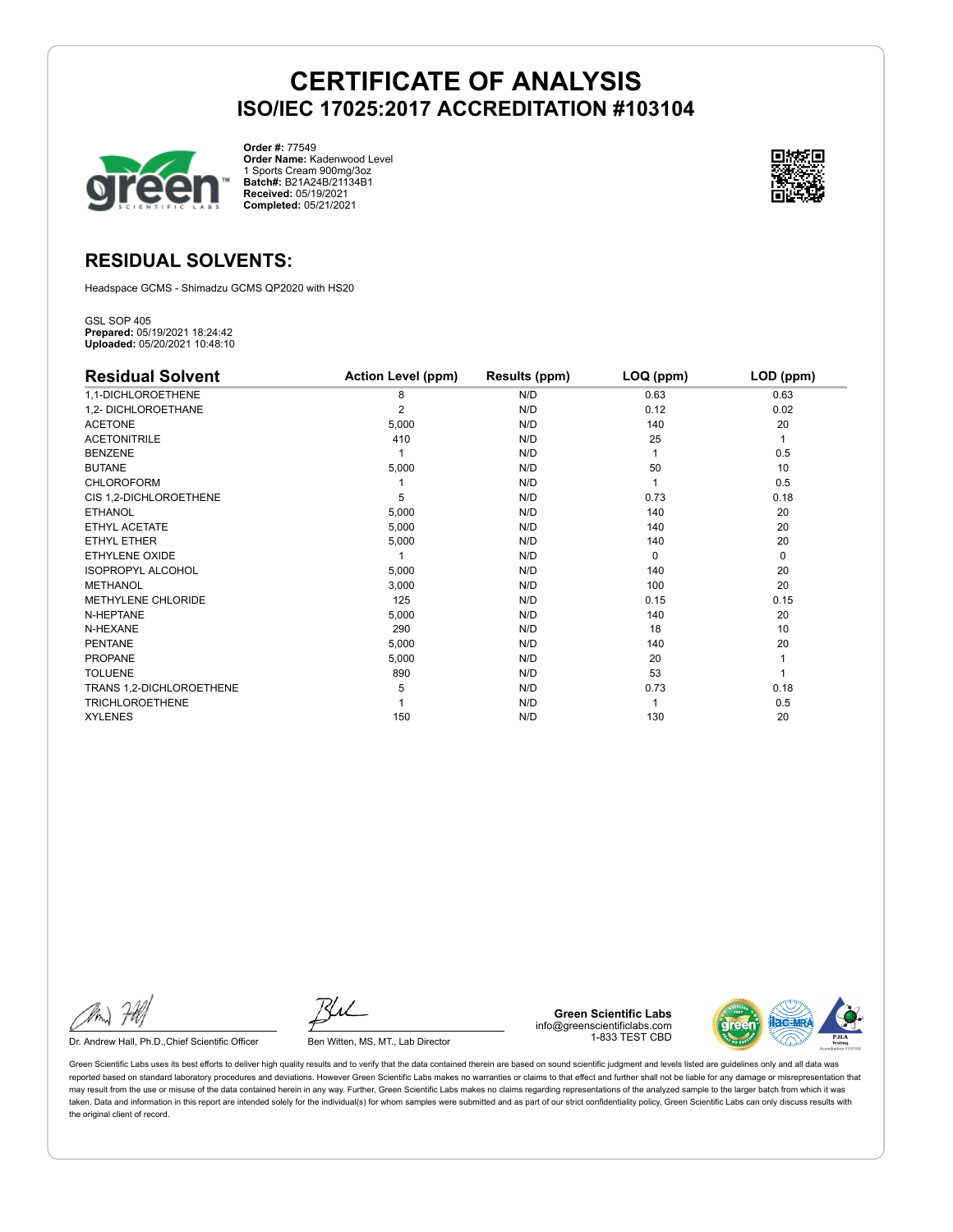**Microbial Analysis** GSL SOP 406 **Uploaded:** 05/21/2021 20:23:59



**Order #:** 77549 **Order Name:** Kadenwood Level 1 Sports Cream 900mg/3oz **Batch#:** B21A24B/21134B1 **Received:** 05/19/2021 **Completed:** 05/21/2021



### **Microbial Analysis:**

fa PCR - Agilent AriaMX

**MICROBIAL ANALYSIS:**

PCR - Agilent AriaMX

| Test                        | <b>SOP</b> | <b>Test Method</b> | <b>Device Used</b> | <b>LOD</b>                          | <b>Allowable</b><br>Criteria  | <b>Actual Result Pass/Fail</b> |             |
|-----------------------------|------------|--------------------|--------------------|-------------------------------------|-------------------------------|--------------------------------|-------------|
| ASPERGILLUS FUMIGATUS***    | 406.01     | USP 61/62+         | <b>ARIAMX PCR</b>  | 1 CFU/G**                           | DETECT/NOT<br><b>DETECTED</b> | NOT DETECTED                   | <b>PASS</b> |
| ASPERGILLUS TERREUS***      | 406.01     | USP 61/62+         | <b>ARIAMX PCR</b>  | 1 CFU/G**                           | DETECT/NOT<br><b>DETECTED</b> | <b>NOT DETECTED</b>            | <b>PASS</b> |
| ASPERGILLUS FLAVUS***       | 406.01     | USP 61/62†         | <b>ARIAMX PCR</b>  | 1 CFU/G**                           | DETECT/NOT<br><b>DETECTED</b> | <b>NOT DETECTED</b>            | <b>PASS</b> |
| <b>ASPERGILLUS NIGER***</b> | 406.01     | USP 61/62†         | <b>ARIAMX PCR</b>  | 1 CFU/G**                           | DETECT/NOT<br><b>DETECTED</b> | NOT DETECTED                   | <b>PASS</b> |
| STEC E. COLI*               | 406.01     | USP 61/62+         | <b>ARIAMX PCR</b>  | 1 CFU/G**                           | DETECT/NOT<br><b>DETECTED</b> | NOT DETECTED                   | <b>PASS</b> |
| SALMONELLA*                 | 406.01     | USP 61/62+         | <b>ARIAMX PCR</b>  | 1 CFU/G**                           | DETECT/NOT<br><b>DETECTED</b> | <b>NOT DETECTED</b>            | <b>PASS</b> |
| TOTAL YEAST AND MOLD        | 406.01     | USP 61/62+         | <b>ARIAMX PCR</b>  | CFU/G BY<br><b>SAMPLE</b><br>TYPE** | 1.000 CFU/G                   | <b>NOT DETECTED</b>            | <b>PASS</b> |
| AEROBIC BACTERIA COUNT      | 406.01     | USP 61/62+         | <b>ARIAMX PCR</b>  | CFU/G BY<br><b>SAMPLE</b><br>TYPE** | 10,000 CFU/G                  | <b>NOT DETECTED</b>            | <b>PASS</b> |
| <b>ENTEROBACTERIACEAE</b>   | 406.01     | USP 61/62+         | <b>ARIAMX PCR</b>  | CFU/G BY<br><b>SAMPLE</b><br>TYPE** | <b>100 CFU/G</b>              | <b>NOT DETECTED</b>            | <b>PASS</b> |
| <b>COLIFORM</b>             | 406.01     | USP 61/62+         | <b>ARIAMX PCR</b>  | CFU/G BY<br><b>SAMPLE</b><br>TYPE** | <b>100 CFU/G</b>              | <b>NOT DETECTED</b>            | <b>PASS</b> |

† USP 61 (enumeration of bacteria TAC, TYM, and ENT/Coliform), USP 62 (identifying specific species E.coli Aspergillus etc)

\* STEC and Salmonella run as Multiplex

\*\* CFU/g Calculation based on MIP/Extract matrix

\*\*\* Flavus = 2 Copies of DNA / Fumigatis = 2 Copies of DNA Niger = 20 Copies of DNA / Terrus = 10 copies of DNA

Dr. Andrew Hall, Ph.D., Chief Scientific Officer Ben Witten, MS, MT., Lab Director

**Green Scientific Labs** info@greenscientificlabs.com 1-833 TEST CBD